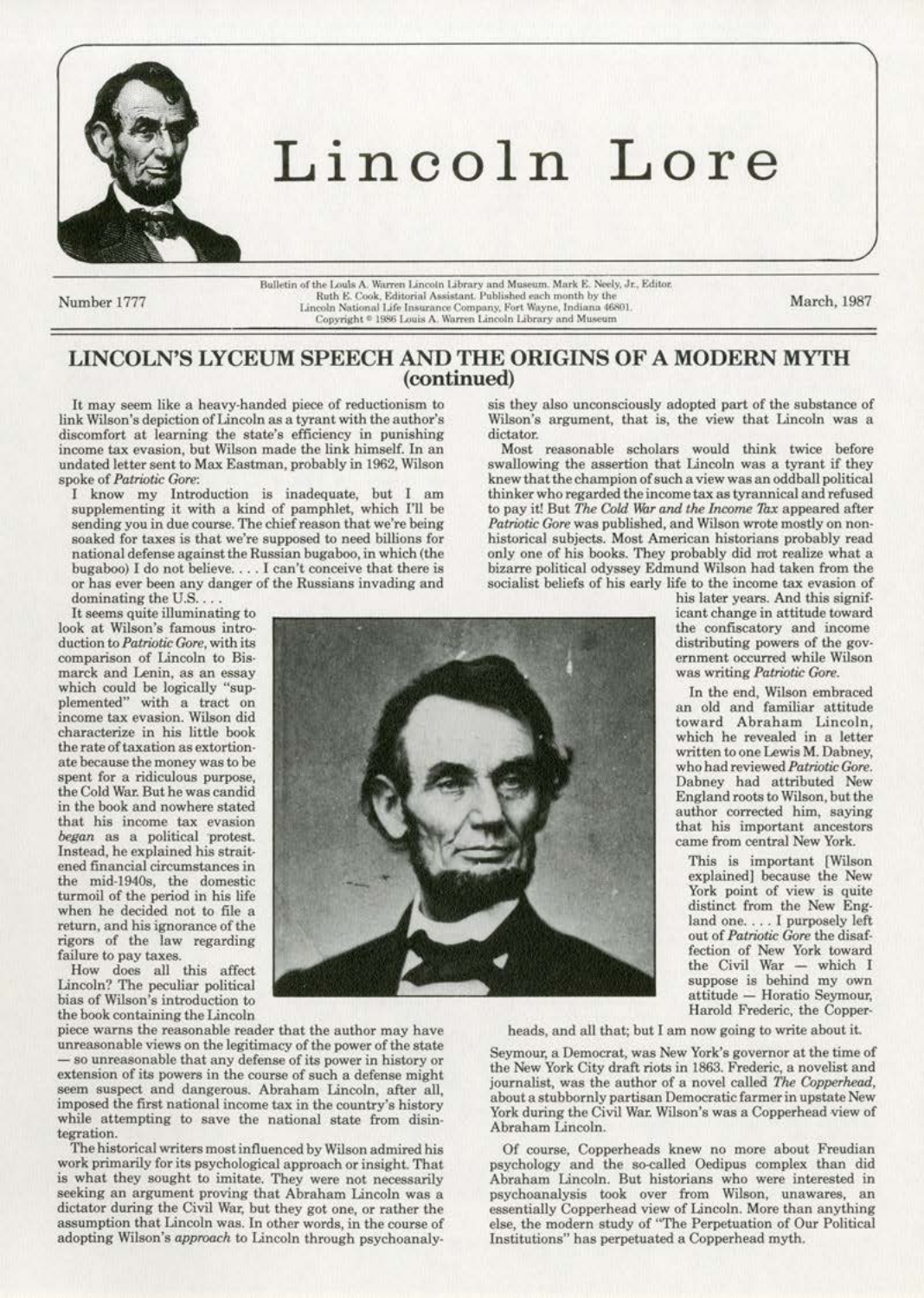## **LINCOLN AND THE CONSTITUTION: AN OVERVIEW**

Among the less fortunately titled books on Abraham Lincoln is John M. Zane's *Lincoln the Constitutional Lawyer*. As a **lawyer, Lincoln was occasionally involved in constitutional**  cases, and as president, he certainly faces stupendous **constitutional problems. Yet it was not a habit of Abraham**  Lincoln's mind to think first of the constitutional aspects of the problems he faced in his political career. His impulse was almost always toward the practical.

When Lincoln thought about the constitutional aspect of a question, the doctrines of his political party shaped his ideas in important ways. By the standards of his own day, his constitutional heritage was that of broad rather than narrow interpretation, and this was probably a function of his Whiggery. Lincoln was a thorough-going Whig in politics, a member of that party from its beginning to its end, a Whig twice as long as he was a Republican. In general, the Whig party took a broad view of what the Constitution allowed the federal government to do: create a national bank and fund canals. roads, and railroads, for example. As the youthful victim of rural isolation and lack of economic opportunity, **Uncoln proved eager in his later career as a politician to**  provide the country with what had seemed lacking in his own with Democratic arguments that internal improvements funded by the federal government were unconstitutional.

As a United States Congressman in the late 1840s, Lincoln **thought "the question of improvements" was "verging** *to* **a**  final crisis," in part because the national Democratic platform in 1848 declared "That the constitution does not confer upon **the general government the power to commence, and carry on** 

a general system of internal improvements." Speaking in the House of Representatives on this subject, Lincoln expressed plainly his feeling that "no man, who is clear on the questions of expediency, needs feel **his conscience much pricked upon this."** 

**The emphasis on the practical was characteristic of**  Lincoln, as was his care in the speeeb to include all the constitutional arguments on his side as well. In context, his statement was not cavalier in tone, for Lincoln had already reiterated the impressive constitutional arguments for his side of the question. In **effect, he was saying that the constitutional argu.**  ments, though this be admittedly a controversial **question, were good enough for the Whig view that one oould vote for it without violating one's conscience.** 

The policies advocated in this 1848 speech on **internal improvements were standard for an economic**  Whig like Lincoln, but the speech was uncharacteristic of the young Illinois politician in one respect: its heavy **emphasis on constitutional questions. Despite suggest,.**  ing that practical demands for internal improvements **should outweigh any minor constitutional doubt or controversy, Uncoln seemed nevertheless preoccupied with the constitutional side of the question in the**  speech, devoting  $8$  of  $26$  paragraphs  $-$  almost a third of his time - to that issue. And all of this he prefaced with a modest diselaimer:

**Mr. Chairman, on the .** .. **constitutional question,**  I have not much to say. Being the man I am, and speaking when I do, I feel, that in any attempt at an original constitutional argument, I should not be, and ought not to be, listened to patiently. The ablest, **and the best of men, have gone over the whole**  ground long ago.

l.incoln then quoted and summarized at some length **arguments from Chancellor Kent's commentaries on the Constitution.** 

with deferring to authority. He went on instead with four paragraphs on the question of amending the Constitution, President James K. Polk having sug**gested that such an amendment would be necessary**  to make internal improvements possible. Lincoln did not much like this idea, no doubt in part because of its James R. Polk.

impracticality, but he attacked it with an invocation of con**stitutional conservatism;** 

I have already said that no one. who is satisfied of the **expediency of making improvements, needs be much uneasy in his conscience about it's constitutionality. I wish now to submit a few remarks on the general proposition of amending the constitution. As a genera] rule, I think, we**  would [do] much better [to] Jet it alone. No slight occasion should tempt us to touch it. Better not take the first step, which may lead to a habit of altering it. It can scarcely be **made better than it is. New provisions. would introduce new**  difficulties, and thus create, and increase appetite for still further change. No sir, let it stand as it is. New hands have **never touched it. The men who made it, have done their work,** and have passed away. Who shall improve on what tlley did? Often quoted by constitutional conservatives, this passage has **almost ironic meaning in context: what Lincoln was really**  saying was that amendment was not needed if a broad interpretation of the existing document were accepted.

To dwell on constitutional issues as Lincoln did in this 1848 speech was unusual. Before that, he had rarely made **pronouncements on constitutional questions. Back in 1832,**  when he spoke at length on internal improvements (mainly for the Sangamon River) in his first political platform, Lincoln had spoken only of practical questions of cost and navigability. Again in 1836, when declaring his candidacy for reelection to the fllinois state legislature, Lincoln went on record in favor of a plan to make internal improvements possible, and he focused only on the financial difficulty: "Whether elected or not, I go for distributing the proceeds of the sales of the public



Lincoln Library and Museum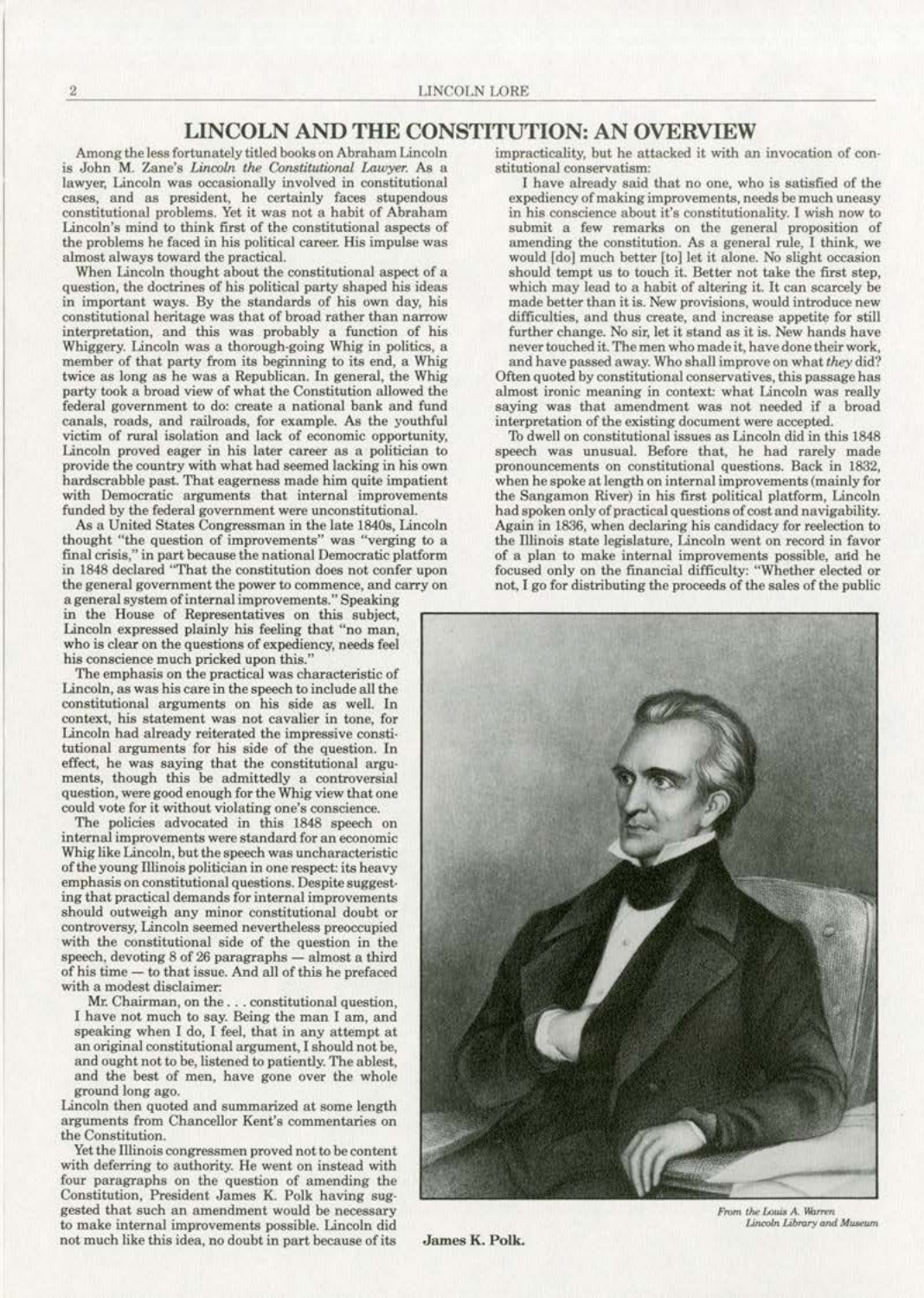**lands to the several states, to enable our state, in common witl) others, to dig canals and construct rail roads, without borrowing money and paying interest on it.." Except for a brief**  comment in 1837 on the legality of the Illinois State Bank under the state constitution, Lincoln's first statement of some length **on a constitutional question came in his speech on the sub-** treasury, delivered on December 26, 1889. After a long **argument on the practical questions, insisting that the national bank would increase the circulation of the money**  supply, operate more economically, and provide more security, Lincoln addressed tbe question of constitutionality. He was satisfied that a national bank bad been declared constitutional by the United States Supreme Court and by a majority of the country's founders, but, rather than go over that well-trod path again, he wanted "to take a view of the question which I have not known to be taken by anyone before. II is, that whatever **objection ever has or ever can be made to the constitutionality**  of a bank, will apply with equal force in its whole length, "express authority" in the Constitution to establish a bank, he **quipped, there was none to establish a sub-treasury either.** 

Of course, Lincoln thought them both constitutional:

**The Constitution enumerates expressly several powers**  which Congress may exercise, superadded to which is a general authority "to make all laws necessary and proper." for carrying into effect all the powers vested by the Constitution of the Government of the United States. One of the express powers given Congress, is "1b lay and collect taxes; duties, imports, and excises; to pay the debts, and **provide for the common defence and general welfare of the**  United States." . . . To carry it into execution, it is indispensably necessary to collect, safely keep, transfer, and **disburse a revenue.** 

In the end, Lincoln sounded almost impatient with his **adversaries on this point:** 

The rule is too absurd to need further comment. Upon the **phrase** *"'necessary* **and** *proper;"* **in the Constitution, it. seems to me more reasonable to say, that** *some* **fiscal agent is**  *indispensably necessary; but, inasmuch as no particular sort* **of agent is thus** *indispensable,* **because some** *other* **sort might**  be adopted, we are left to choose that sort of agent, which **may be most** *(proper"* **on grounds of expediency.** 

Lincoln had returned to more comfortable ground for this practical legislator from central Dlinois; he seemed not much to care for the inflexible high ground of constitutional dictate.

Lincoln appeared to be marching steadily toward a general position of gruff or belittling impatience with arguments against the constitutionality of the beleaguered Whig economic program in the 1840s. A set of resolutions adopted at a Whig meeting in Springfield in 1843, for example, reiterated **Lincoln's position on the constitutionality of a national bank**  and followed that with this brief discussion of the constitutional aspect of Henry Clay's bill for the distribution of revenues from the sale of the national lands: "Much incomprehensible jargon is often urged against the constitutionality of this measure. We forbear, in this place, attempting **to answer it, simply because. in our opinion, those who urge**  it, are, through party zeal, resolved not to see or acknowledge **the truth."** 

**But Lincoln's movement away from constitutional modes of**  thought was baited abruptly by the presidential administration of James K. Polk. When he bad spoken against the subtreasury back in 1889, Lincoln had devoted but 3 of 51 paragraphs to the constitutional issue. When he made his lastditch defense of internal improvements in 1848, he devoted 8 of 26 paragraphs to the constitutional question. The reason **was not so much the greater importance of the constitutional question to the subject of internal improvements rather than the national bank as it was Lincoln's heightened awareness**  of the importance of constitutional issues altogethe< And that awareness was probably a function of the Mexican War.

Like most Whigs, Lincoln hated the Mexican War; which he **considered to be "unconstitutional and unnecessary.'' He was not an internationally-minded man, worried about Mexico and Mexicans. In a lecture on discoveries and inventions which he** 

gave in 1859, Lincoln revealed this when he celebrated what he called the yankee "habit of observation and reflection": "But for the difference in *habit* of observation, why did yankees, almost instantly, discover gold in California, which had been trodden upon, and over-looked by indians and Mexican **greasers, for centuries?., Nor was Lincoln's an abolitionist**  critique of the Mexican War. He told one Williamson Durley, on October 3, 1845, that "individually I never was much **interested in the Texas question. I never could sec much good to come of annexation; inasmuch. as they were already free republican people on our own model; on the other hand, I never could very clearly see how the annexation would augment the**  evil of slavery. It always seemed to me that slaves would be **taken there in about equal numbers, with or without**  annexation." Indeed, Lincoln stated flatly while campaigning for Zachary Taylor in the East in the summer of 1848 that he "did not believe with many of his fellow citizens that this war **was originated for the purpose of extending slave territory."** 

**Lincoln claimed, rather, that "it was a war of conquest**  brought into existence to catch votes," an interpretation which he had further refined by 1860, when, as a presidential candidate, he found himself liable to criticism for his **opposition to the war:** 

Mr. L. [he wrote in his third-person autobiography for newspaperman John Locke Scripps] thought the act of **sending an armed force among the Mexicans, was**  *unnecessary,* **inasmuch as Mexico was in no way molesting,**  or menacing the U.S. or the people thereof; and that it was unconstitutional, because the power of levying war is vested in Congress, and not in the President. He thought the principal motive for the act, was to divert public attention from the surrender of "Fifty-four, forty, or fight" to Great Britain, on the Oregon boundary question.

Thus, even twelve years later as the head of a political party committed to halting the expansion of slave territory, Lincoln did not embrace the antislavery interpretation of the origins of the Mexican War.

**When Lincoln's law partnet, William H. Herndon, disputed**  his interpretation of the origins of the Mexican War in 1848, Lincoln had indulged himself in a rare exercise: a long letter, lecturing in tone, on a constitutional question. Herndon's letter (now lost) protesting his partner's speech in Congress against the Mexican War probably caused Lincoln to focus more **exclusively on the constitutional question, for Lincoln's letter**  began, "Your letter of the 29th. Jany. was received last night. Being exclusively a constitutional argument, I wish to submit some reflections on it. . . . " Whatever the cause, once focused, Lincoln's scrutiny of the question proved close and intense. He concluded his letter to the junior partner this way:

The provision of the Constitution giving the war-making power to Congress, was dictated, as I understand it, by the following reasons. Kings had always been involving and impoverishing their people in wars, pretending generally, if not always, that the good of the people was the object. This, **our Convention understood to be the most oppressive of all**  Kingly oppressions; and they resolved to so frame the Constitution that *no one man* should hold the power of bringing this oppression upon us. But your view destroys the whole matter, and places our President where kings have always stood.

When he thought about the Constitution in the 1850s, and **he seems to have done so more than in the previous decades,**  Lincoln interpreted it as most antislavery men did. Unlike abolitionists, who saw the document as a oovenant with death because it protected the institution of slavery in the Southern **states, Lincoln saw the Constitution as a reluctant guarantor of the slave interest which existed at the government's foundation.** 

Antislavery sentiments and Whig tradition explain Abra· ham Lincoln's views on the Constitution, and not, it should be stressed, his choice of profession. There has been too much emphasis in recent years on the influence of Lincoln's profession as a lawyer upon his political ideas. In part, this bas been brought on by biographers and historians interested **in psychological interpretation who have, in turn, created a**